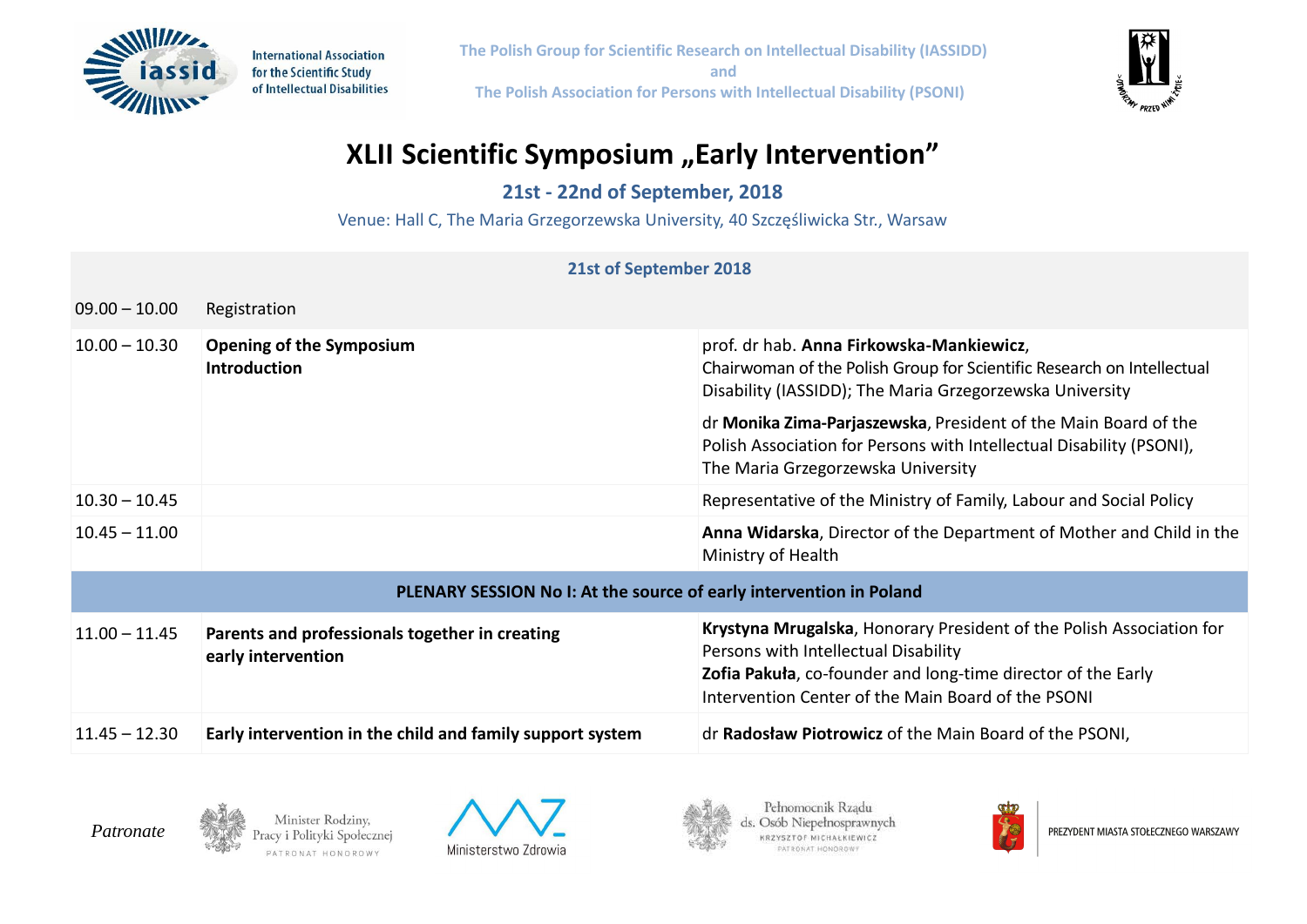

| PLENARY SESSION No II: An international experience in building a comprehensive child and family support system |                                                                                                                                            |                                                                                                                                                                               |  |  |  |
|----------------------------------------------------------------------------------------------------------------|--------------------------------------------------------------------------------------------------------------------------------------------|-------------------------------------------------------------------------------------------------------------------------------------------------------------------------------|--|--|--|
| $13.00 - 13.50$                                                                                                | Early Childhood Intervention: A MUST for building a more<br>inclusive, sustainable and promising future for young children<br>and families | Prof. Ana Maria Serrano (Portugal) ISSADD, University<br>of Minho; European Association of Early Childhood Intervention<br>-EURLYAID                                          |  |  |  |
| $13.50 - 14.40$                                                                                                | Let's remember about the child, not only about his disability                                                                              | Cécile Herrou (France), President of A.P.A.T.E. - Association Pour<br>l'Accueil de Tousles Enfants                                                                            |  |  |  |
| $14.40 - 15.30$                                                                                                | Early intervention - a child and family support network in<br>Germany                                                                      | Prof. Franz Peterander (Germany), IASSIDD, Ludwig and Maximilian<br>University in Munich, Scientific director of the Bavarian Center for the<br>Support of Early Intervention |  |  |  |
| $15.30 - 16.30$                                                                                                | Lunch break                                                                                                                                |                                                                                                                                                                               |  |  |  |
| $16.30 - 18.00$                                                                                                | Early intervention yesterday and today<br><b>40 YEARS OF EARLY INTERVENTION IN POLAND</b>                                                  |                                                                                                                                                                               |  |  |  |
|                                                                                                                | <b>Gala of the Polish Association for People with Intellectual Disability</b>                                                              |                                                                                                                                                                               |  |  |  |



 $12.30 - 13.00$ 

**Break** 

**Association for People with Intellectual Disability** 





Pełnomocnik Rządu ds. Osób Niepełnosprawnych KRZYSZTOF MICHAŁKIEWICZ PATRONAT HONOROWY



PREZYDENT MIASTA STOŁECZNEGO WARSZAWY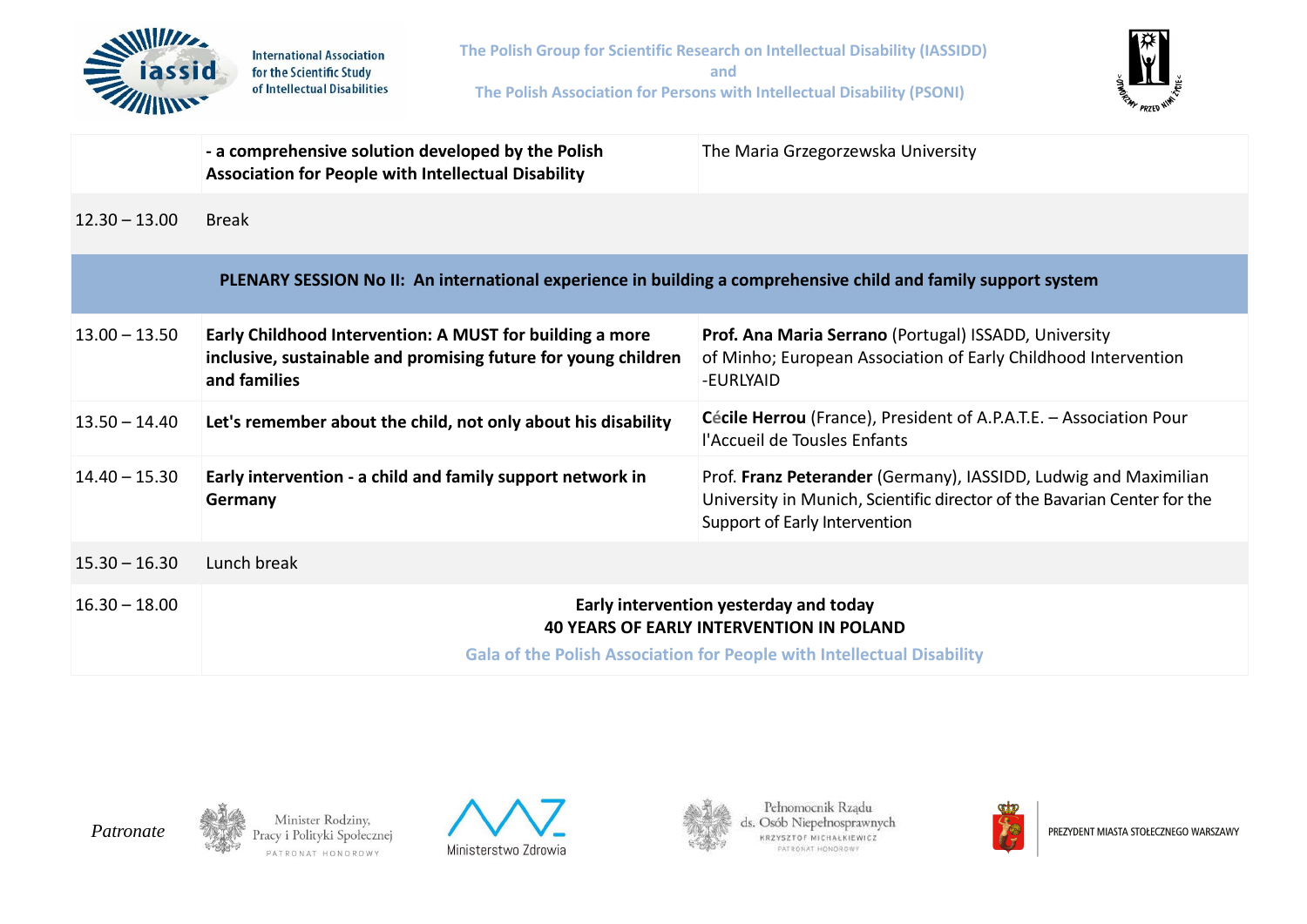



## **22nd of September 2018**

| PLENARY SESSION No I: Early intervention – medical aspects of child support               |                                                                                                                         |                                                                                                                                                                                                                                                                |  |  |  |  |
|-------------------------------------------------------------------------------------------|-------------------------------------------------------------------------------------------------------------------------|----------------------------------------------------------------------------------------------------------------------------------------------------------------------------------------------------------------------------------------------------------------|--|--|--|--|
| $09.00 - 09.50$                                                                           | An early neurological intervention                                                                                      | dr hab.n. med. Krystyna Szymańska, Polish Academy of Sciences,<br>Department of Experimental and Clinical Neuropathies, Institute<br>of Experimental and Clinical Medicine; provincial consultant in the field<br>of child neurology in Mazowieckie voivodship |  |  |  |  |
| $09.50 - 10.40$                                                                           | The role and importance of genetic counseling in early<br>intervention                                                  | dr n. med. Anna Jakubiuk-Tomaszuk, specialist in genetics; provincial<br>consultant on clinical genetics in Podlaskie voivodship                                                                                                                               |  |  |  |  |
| PLENARY SESSION No II: Early intervention - psychological support of the child and family |                                                                                                                         |                                                                                                                                                                                                                                                                |  |  |  |  |
| $10.40 - 11.30$                                                                           | Situation of parents of children with developmental<br>difficulties - analysis of research                              | prof. dr hab. Ewa Pisula, University of Warsaw                                                                                                                                                                                                                 |  |  |  |  |
| $11.30 - 12.20$                                                                           | Cooperation of specialists with parents in the process of early<br>support of development of children with disabilities | prof. dr hab. Andrzej Twardowski, Adam Mickiewicz University in Poznań                                                                                                                                                                                         |  |  |  |  |
| $12.20 - 13.00$                                                                           | Lunch break                                                                                                             |                                                                                                                                                                                                                                                                |  |  |  |  |
|                                                                                           |                                                                                                                         |                                                                                                                                                                                                                                                                |  |  |  |  |
|                                                                                           |                                                                                                                         |                                                                                                                                                                                                                                                                |  |  |  |  |









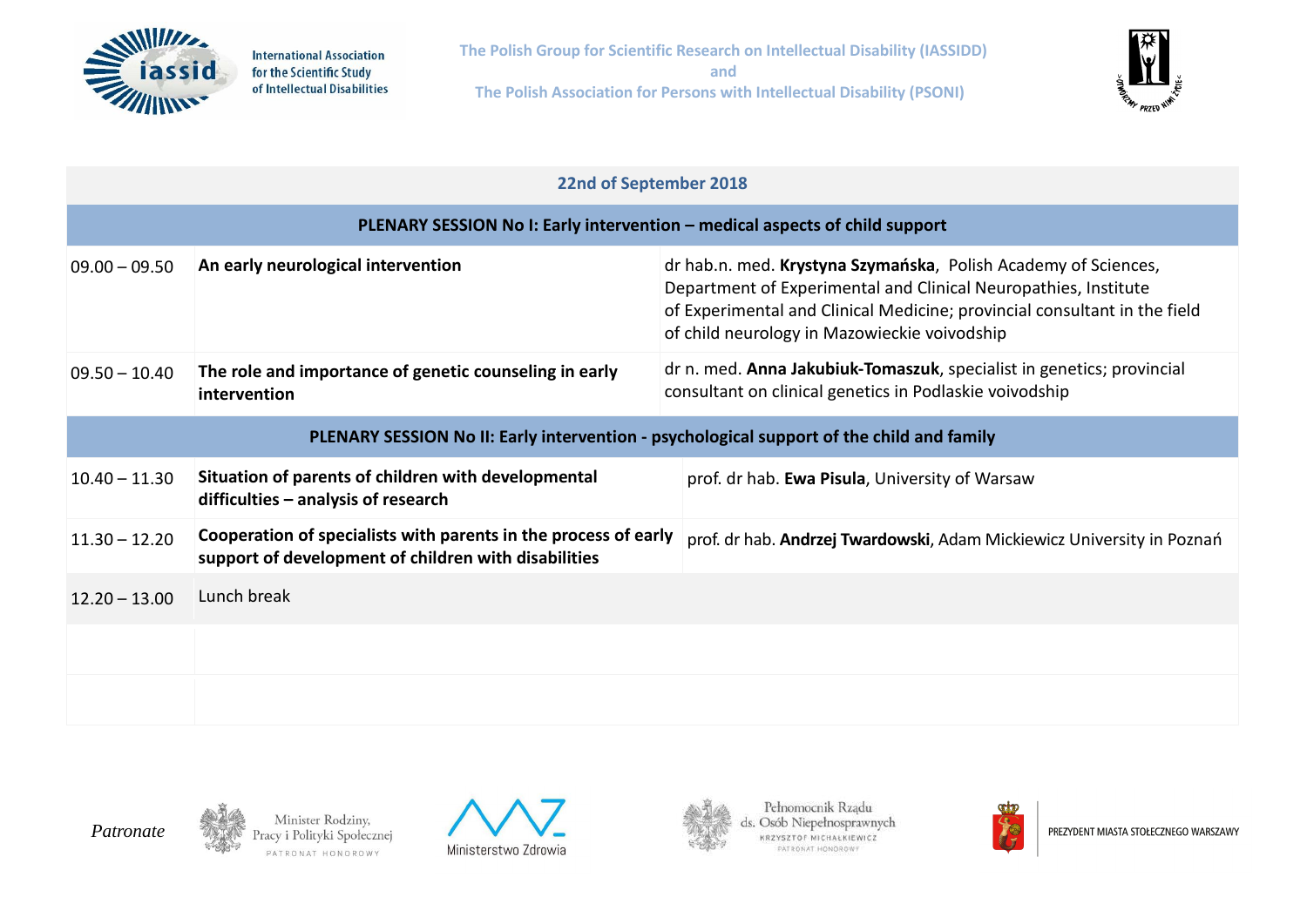



| THE WORKSHOP SESSION |                                                                                                                                                  |                                                                                                                 |       |                 |  |  |  |
|----------------------|--------------------------------------------------------------------------------------------------------------------------------------------------|-----------------------------------------------------------------------------------------------------------------|-------|-----------------|--|--|--|
|                      | The subject of the workshop                                                                                                                      | <b>Speaker</b>                                                                                                  | Venue | <b>Time</b>     |  |  |  |
| 1.                   | Educational partnership - the synergy of the family with the center                                                                              | mgr Kinga Turek, PSONI branch in Myślenice                                                                      | 3413  | $13.00 - 15.00$ |  |  |  |
| 2.                   | Motor control and selectivity in static, developmental disorders<br>and neurological syndromes                                                   | mgr Michał Sokołów, PSONI branch in Gdańsk                                                                      | 3233  | $13.00 - 16:00$ |  |  |  |
| 3.                   | The secrets of selective mutism: what we already know and what<br>is still not?                                                                  | mgr Katarzyna Grąbczewska-Różycka, Early Intervention<br>Center - PSONI branch in Zgierz                        | 3235  | $13.00 - 15.00$ |  |  |  |
| 4.                   | Group classes in early intervention - enriching forms of therapy<br>and work with the participation of parents                                   | mgr Martyna Banasiak, mgr Małgorzata Juszczak-Kapusta,<br>Early Intervention Center - PSONI branch<br>in Zgierz | 3131  | $13.00 - 14:40$ |  |  |  |
| 5.                   | What is the post-system therapist for Early Intervention? A few<br>words about working with a child, family and team in<br>contemporary contexts | mgr Łukasz Michiewicz, Early Intervention Center - PSONI<br>branch in Zgierz                                    | 3305  | $13.00 - 15.00$ |  |  |  |
| 6.                   | The state of arousal and defensive mechanisms in working with a<br>child with developmental challenges                                           | mgr Małgorzata Kowalska, Early Intervention Center - PSONI<br>branch in Zgierz                                  | 3332  | $13.00 - 15.00$ |  |  |  |
| 7.                   | Developmental diagnosis and planning work with the child and<br>family in early intervention                                                     | dr Radosław Piotrowicz, Main Board of PSONI, Early<br>Intervention Center - PSONI branch in Zgierz              | 3310  | $13.00 - 14.30$ |  |  |  |
| 8.                   | From lying to walking                                                                                                                            | mgr Anna Zwolińska, physiotherapist NDT-SI, PSONI branch<br>in Nidzica                                          | 3412  | $13.00 - 14.00$ |  |  |  |
| 9.                   | The 21st century parent comes to the speech therapist                                                                                            | mgr Marzena Polinkiewicz, mgr Małgorzata Kobus, Early<br>Intervention Center - PSONI branch in Nidzica          | 3631  | $13.00 - 14.00$ |  |  |  |
| 10.                  | Supporting parent-child interaction by videotaping communication                                                                                 | mgr Ewa Ziemka, mgr Monika Zielińska, Early Intervention                                                        | 3632  | $13.00 - 14.30$ |  |  |  |



Minister Rodziny,<br>Pracy i Polityki Społecznej PATRONAT HONOROWY